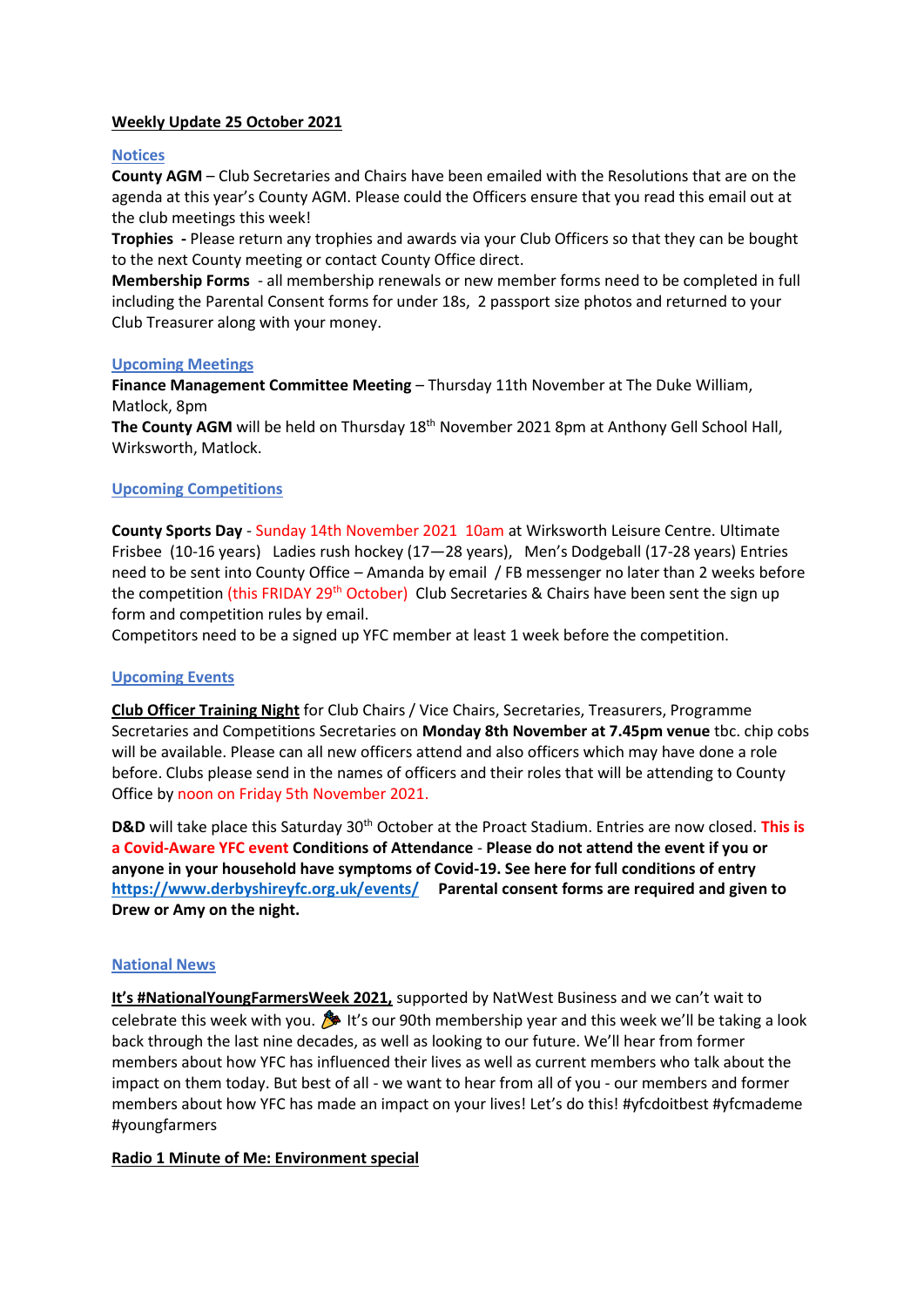Radio 1 is handing the microphone to its listeners and giving them the opportunity to have their voice heard. It's 60 seconds to talk about the environment, how you feel about it, whether it is having an impact on your life and your thoughts on the future. This is a great chance for farming to have its voice heard and shout about the fantastic things happening on your farms. We wanted to highlight this opportunity, so you can consider if you want to put yourself forward.

Radio 1 has specifically said it wants to hear from young people so there is more chance of having your story aired if you are under 30, but there is nothing stopping anyone over 30 applying if you would like to. So, what would you say as a farmer?

What do you think other listeners need to hear about farming and the environment?

All you have to do is fill out the online form and explain in 500 words or less, why, as a farmer, you care passionately about the environment and the iconic British countryside alongside producing sustainable climate-friendly food. This is an initial application stage, which then may be followed up by Radio 1 to record something for its shows.

# Here is the link to submit your message[: https://www.bbc.co.uk/send/u61217247](https://www.bbc.co.uk/send/u61217247)

Have a think first about the kind of message you want to land with the Radio 1 listeners – who are mainly aged 15-25. Think about your language – farming can be quite complicated so keep it simple and avoid technical language. Don't be afraid to use statistics or facts and write from your heart.

If you want some help from us in the press team, we're happy to have a chat over the phone or help with your submission. Please contact us if that's the case and keep us posted if you're successful!

Here are a few key messages to help tell your story.

- Farmers manage 70% of Britain's iconic countryside and are dedicated to enhancing and protecting the environment.
- For generations, farmers have created and maintained the iconic British countryside we all enjoy today, supporting rural economies and providing high quality, safe food for the nation.
- Features such as hedges, trees, cattle and sheep grazing in fields and crops being harvested all contribute to the wonderfully varied landscapes we see today.
- British farmers not only produce our food, but also play a key role in protecting the wildlife in the great British countryside - providing habitats through planting hedgerows and flower margins, managing soil health and landscapes, or providing additional feed for farmland birds.
- British farming has an ambition to reach net-zero by 2040 to be a global leader for climatefriendly food production - and we have taken this challenge head-on:
	- by focusing on the health of our soil and driving productivity to produce food in smarter ways which bring down our emissions, as well as storing carbon on farmland, and using the latest commercial technology and embracing science and innovation, we can become even more productive and sustainable.
- A recent [NFU survey](https://www.nfuonline.com/news/latest-news/new-survey-shows-visiting-british-farmland-benefits-mental-health/) showed the public's huge appreciation of the benefits the British countryside offers to the nation – particularly for mental health and physical wellbeing - and that they recognise the valuable role farmers play in creating our iconic landscapes.
- We work hard looking after our soil. This is our greatest asset and it's vital in producing healthy crops to feed the nation. Not only this, but maintaining healthy soil is also key to building up resilience to events such as floods and droughts.